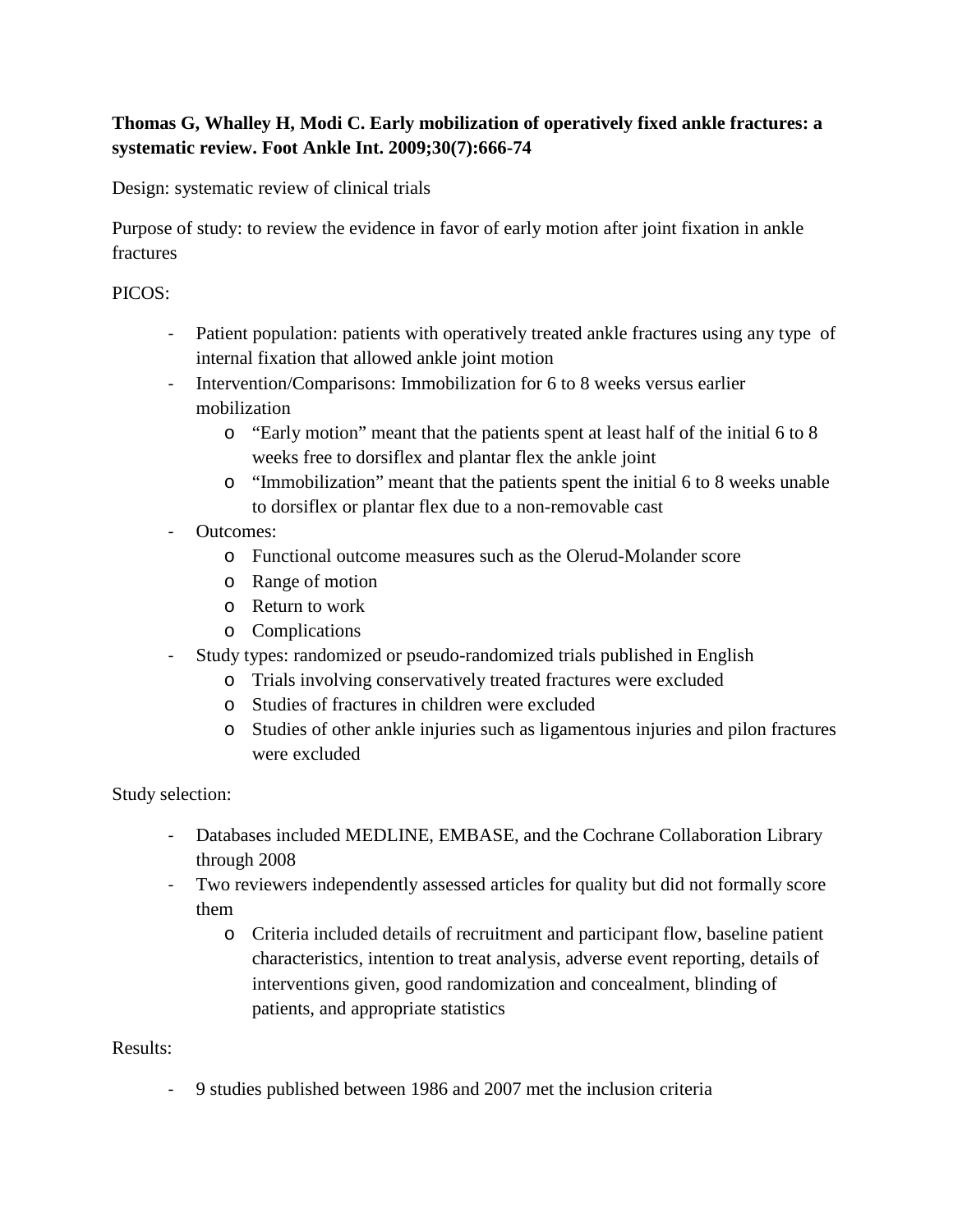- All studies were randomized but the quality of randomization varied
	- o 5 studies did not give details 2 used a sealed envelope, and two were quasirandomized by date of birth or alternation between groups
- In all studies the initial study phase was for 6 weeks, and rules for weight bearing differed
	- o In 5 studies both groups were non-weight bearing for 6 weeks
	- o In 3 studies both groups were allowed to bear weight for 6 weeks
	- o In one study the groups were non-weight bearing for two weeks and then allowed to bear weight
- The immobilized patients in the studies had either fiberglass or Paris casts
- The mobilization patients varied in the device used; 3 studies used a weight bearing brace, 2 used a non-weight-bearing brace, and in 2 studies a cast was used for 3 days and then removed as the patients were treated without either a brace or cast but were told not to bear weight
- Outcome measure varied between studies
	- o The most common outcome was the Olerud-Molander (O&M) score, which allocates 25 points for pain, 25 for stiffness, and 50 for activities, with 100 points as the best score and 0 the worst
	- o Other studies used scoring systems similar to the O&M score, and the authors synthesized these scores with the O&M
	- o Timing of outcome measures varied, but measures ad 9, 10, or 12 weeks were considered close enough to combine together, and values at 1 year were analyzed together
- O&M scores from 4 studies at 6 weeks showed statistically significant improved scores in the early motion group
- O&M scores at 1 year found no significant differences with early motion
- At 9 to 12 weeks, there was a greater range of motion in the early groups, but at 1 year, there was no significant difference
- Return to work was reported by 5 studies, one of which was done in the military and had return to full active duty as the outcome; the other 4 studies were done in civilian settings
	- o Time to work was significantly shorter in 3 of the studies with a p value less than 0.00001
- Complications of infection occurred more frequently in the early motion groups but deep vein thrombosis (DVTs) had no significant differences in frequency
	- o One study (Lehtonen 2003) reported 20 infections (16 superficial, 4 deep) in 50 early mobilization patients but only 4 superficial infections in the cast immobilization group
	- o A different study (Egol 2000) reported no infections in either group, either the 27 braced patients or the 28 cast-immobilized patients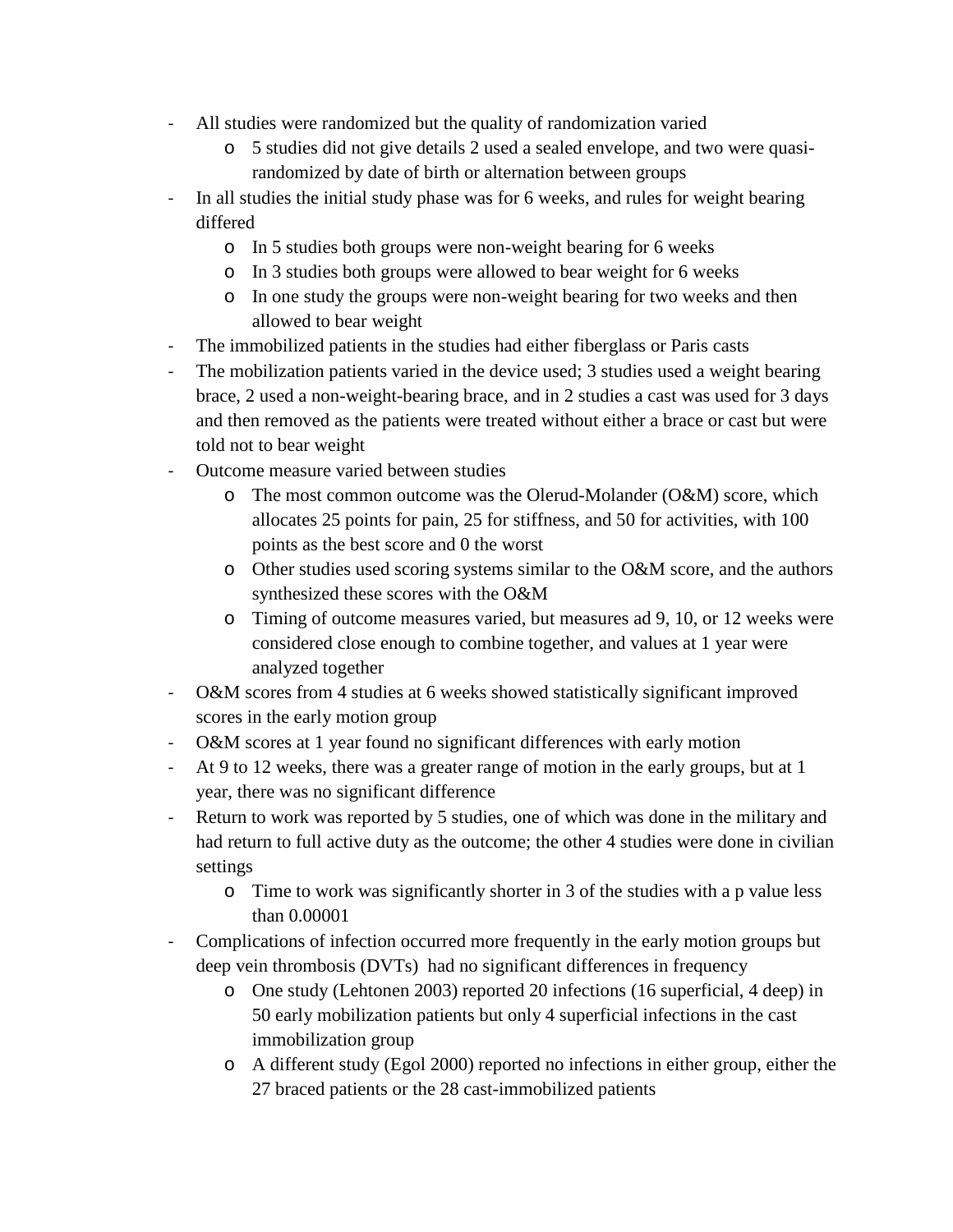- o Both Lehtonen and Egol used an Aircast brace for the early mobilization groups
- o Lehtonen applied the brace immediately after surgery, but Egol applied the brace after the patients had spent 3 days in a plaster A-O splint
- o There was not a statistically significant difference in DVTs, which were rare  $(p=0.12)$ , but all 4 DVTs in the combined studies occurred in patients immobilized with a cast

Authors' conclusions:

- There is good evidence to show that treatment with early mobilization as compared with cast immobilization is associated with a faster return to work on average, with improved range of motion at 9 to 12 weeks, but is associated with an increased risk of wound infection
- There is no evidence that early mobilization gives better joint specific functional outcomes or better range of motion at 1 year
- The decision regarding early mobilization of a surgically treated ankle fracture is a balance between early motion with improved short term function versus cast immobilization which may have fewer complications

## Comments:

- Although the authors report having done a meta-analysis on several outcomes, there is no presentation of effect sizes, only of p values for the combined results
- Since pooling of effect sizes is the essence of meta-analysis, this analysis carries little information regarding the differences between rehabilitation approaches
- Early mobilization was also associated with more infections in Vioreanu 2007  $(n=3/33)$  than with a cast  $(n=0/29)$ ; however, Lehtonen reported the highest rate of infection (n=20/50)
	- o This could have been due to different criteria for diagnosing infection or it could have been related to the timing of the early mobilization
	- o That is, Vioreanu immobilized all patients for 10 to 14 days in a dorsal Paris splint until primary wound healing had occurred, while Lehtonen used a removable brace immediately, before primary wound healing had been accomplished
- Lehtonen, who had the high rate of infection in the brace group, also found no difference in promptness of return to work, while Egol and Vioreanu, with low rates of infection, also found that return to work was faster with the brace
	- o For early motion, Egol reported a mean of 53.8 days versus 106.5 days for the cast
	- o For early motion, Vioreanu reported a mean of 67 days for early motion versus 94.9 days for the cast